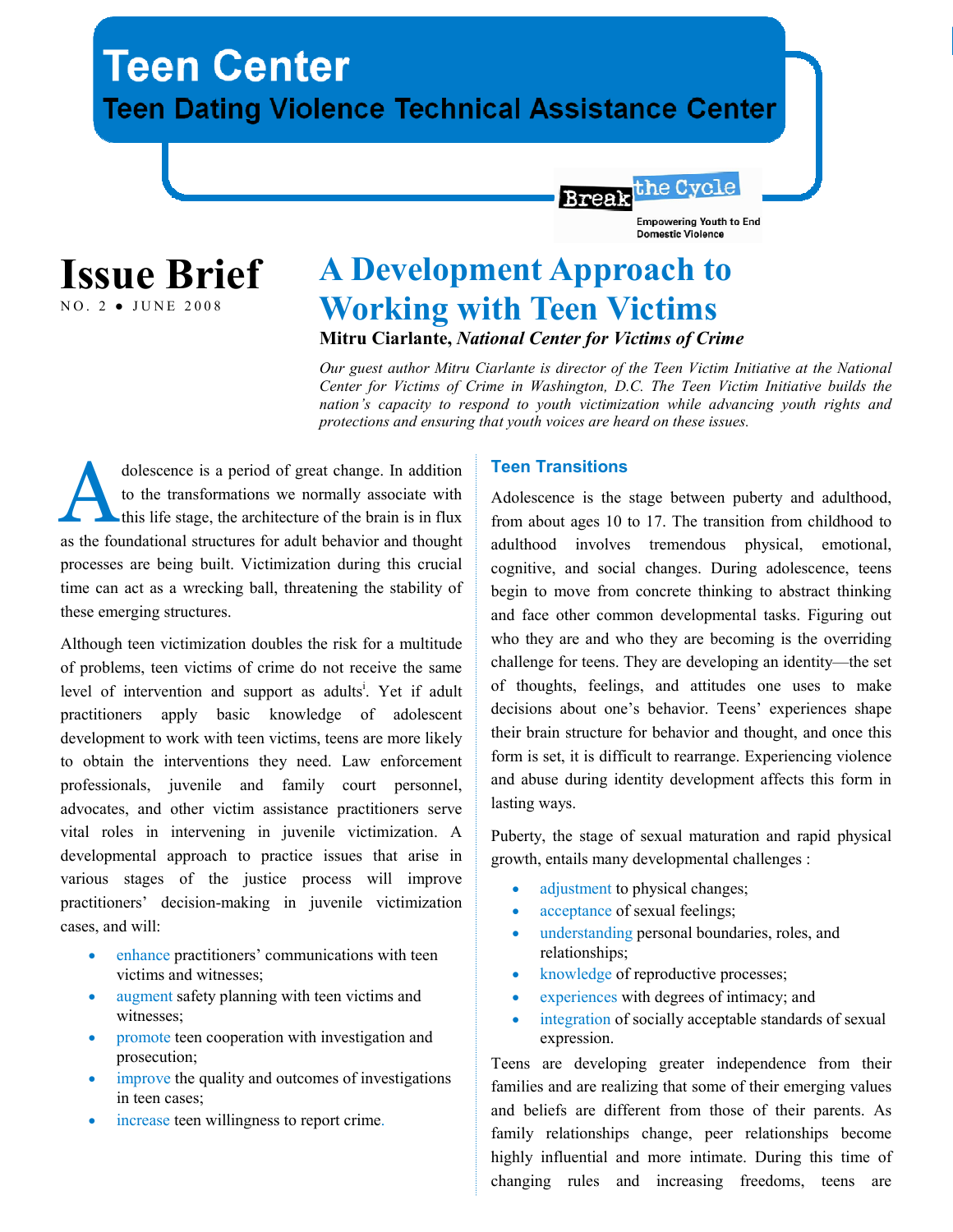negotiating new and tricky social situations. Support and guidance can help teens navigate new, but necessary, decision-making challenges. Teens need to gain decisionmaking experience and learn from mistakes with support from adults .

#### Intimate Partner Abuse

Until they have a secure identity, teens have no stable center from which to make choices and decisions. As a result, they may define themselves according to the likes and dislikes of their peers, particularly in dating relationships, which often begin by age 14. The desire to be accepted drives many young people to conform to strict gender roles such as those



demanding aggression from boys and passivity from girls. These social norms profoundly affect the identity development of youth and contribute to vulnerability for intimate partner abuse. Those teens who seem to challenge these norms face hostility or violence.

Teens' lack of experience with intimacy makes it difficult to negotiate their new sexuality, handle relationship conflict, and realize the seriousness of intimate partner abuse. Teens may believe that possessive jealousy, controlling behavior, and even sexual pressure are expressions of love. Teens in abusive relationships are particularly vulnerable to the controlling and isolating behavior that abusers often exercise over their partners. Abusive relationships can damage victims' identity development and increase their emotional dependence on others. Practitioners must be able to help and support teen victims who fail to recognize abusive behaviors or who refuse to end their relationships despite the abuse.

Youth with same-sex partners experience the same types of intimate partner abuse as those in opposite-sex relationships, but their safety concerns are greater when they seek help. Youth who are perceived as lesbian, gay, bisexual, or transgender are at a higher risk for violent verbal, physical, and sexual victimization. Practitioners should maintain confidentiality. Also, it's important to respect the youth's expression of gender and sexuality and learn how the youth identifies, because not all youth who have same-sex

experiences or relationships will identify as lesbian, gay, bisexual, or transgender.

Many teens hesitate to tell adults when they've been victimized. When teens are abused in relationships, they may feel regret over choices they have made. Victims need nonjudgmental support when they list and share the choices they wish they had made differently. At the same time, they need to hear that no one has the right to hurt them regardless of what they may have done or regrets they may have .

#### Support for Youth Victims

Teen victims of dating violence, sexual violence and stalking have a right to information to help them make their own choices about criminal proceedings, pursuing civil justice, seeking crisis intervention, counseling, and advocacy support. Practitioners who understand adolescent development will realize that successful approaches for adults may not work with teens. Teens may simply need adults to listen and then support their efforts to use available information or services. They may prefer information over help, advocacy over counseling, and a discussion about rights rather than protection. We can powerfully support teen victims by offering options and asking how we might best help.

#### **Endnotes**

<sup>i.</sup> National Council on Crime and Delinquency, National Center for Victims of Crime. Our Vulnerable Teenagers: Their Victimization, Its Consequences, and Directions for Prevention and Intervention, 2002. Washington, DC.

#### Sources

American Psychological Association, Task Force on the Sexualization of Girls. (2007). Report of the APA Task Force on the Sexualization of Girls. Washington, DC: American Psychological Association. Accessed January 20, 2008 at http://www.apa.org/pi/wpo/sexualization.html.

American Psychological Association Web site, accessed January 20, 2008, at http://www.apa.org.

Betsy Gotbaum, "Before It's Too Late: Adolescent Relationship Abuse In New York City," 2004. Accessed January 20, 2008, at http://pubadvocate.nyc.gov/ policy/before\_its\_too\_late.html.

Kathleen M. Thies and John F. Travers. 2006. Handbook of Human Development for Health Care Professionals. Sudbury, Massachusetts: Jones and Bartlett Publishers.

Lourdes M. Rosado, Understanding Adolescents: A Juvenile Court Training Curriculum, 2000. American Bar Association Juvenile Justice Center, Juvenile Law Center, and Youth Law Center. Accessed January 20, 2008, at http:// www.njdc.info/pdf/maca2.pdf.

National Center for Victims of Crime. Teen Action Toolkit: Building a Youth-led Response to Teen Victimization, 2007. Washington, DC.

National Crime Prevention Council, the National Center for Victims of Crime. 2006. Reaching and Serving Teen Victims: A Practical Handbook. Washington, DC.